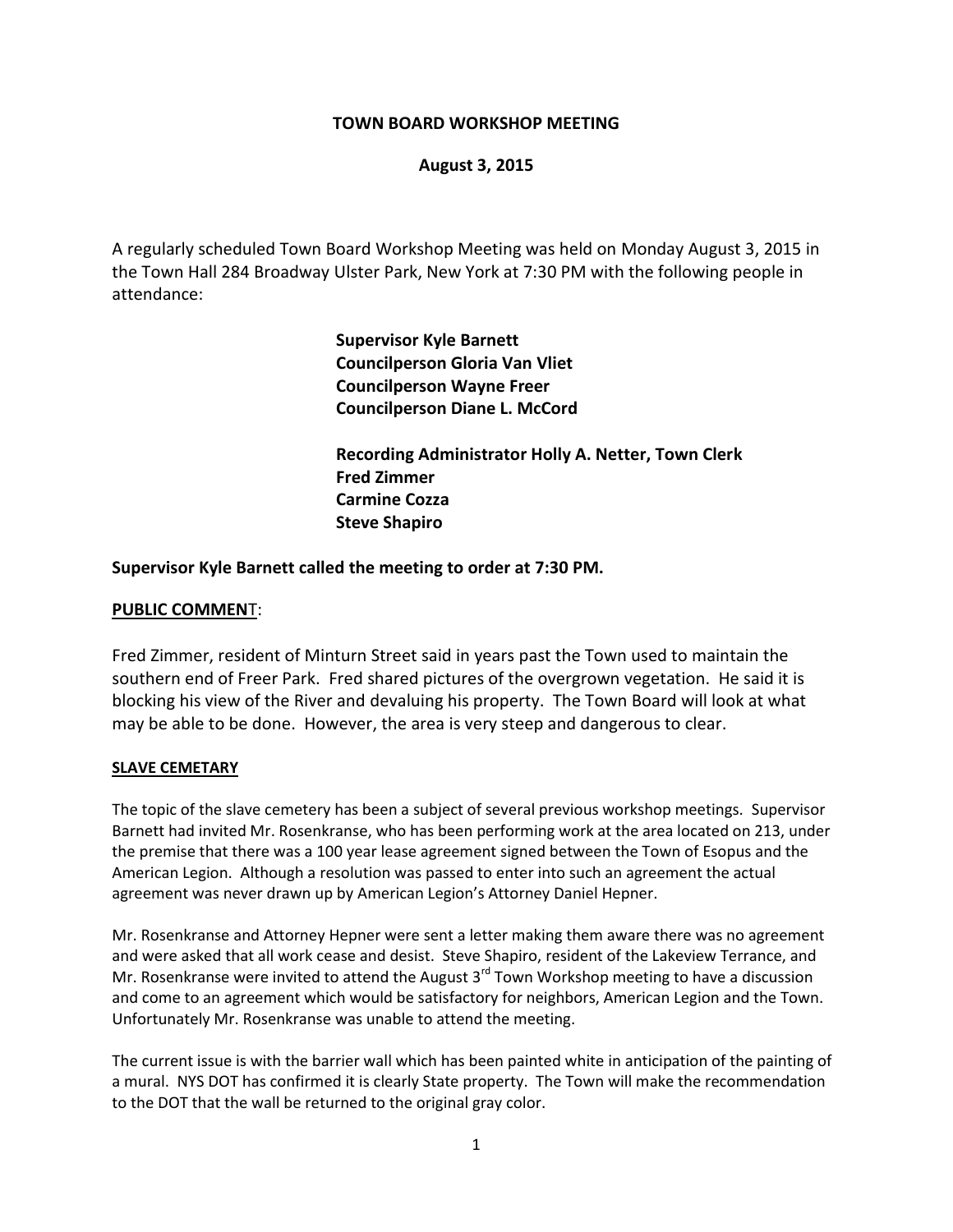Mr. Shapiro asked how the Board feels about entering into an agreement with the American Legion considering how the situation has been handled and the temperament that Mr. Rosenkranse has displayed. Supervisor Kyle Barnett said there will need to be levels of assurances that this would not happen again. If there was a breach to the contract then there would have to be a remedy.

Councilperson Gloria Van Vliet asked who will be responsible for the paint. Supervisor Barnett said he will talk to the DOT. Mr. Shapiro offered to paint it gray if the DOT chooses because he has been taking care of touching up the wall when graffiti has occurred for years.

Mr. Shapiro thanked the Board for following up with this matter.

# **PAPER STREET (GROVE)- CYNTHIA & BILL HABER**

Bill Haber wants to purchase a paper street adjacent to his property. The paper street cuts off ¾ of his driveway. He is looking to purchase the portion that is adjacent to his property line. There are two other property owners, Matthews and McCabe, who also have property that is adjacent to Haber's property. Councilperson Gloria Van Vliet visited the property. As long as the neighbors agreed, the Board said they did not have a problem with selling it to Mr. Haber. Mr. Haber will obtain letters from the neighbors, have the road surveyed for the area he is interested in purchasing and obtain the metes and bounds or an appraisal will be needed to determine the cost.

### **MELAMUD – Request for Refund**

Eli Melamud submitted a letter on July 8, 2015 requesting a refund of his \$375 Planning Board fee. The letter stated that since he did not follow through with the Planning Board and decided to go to the ZBA, the fee should be refunded. A review was given of the services that Mr. Melemud received. Mr. Melamud attended a pre-submission conference, submitted an application to the Planning Board with the fee of \$375 and attended a meeting on July 9, 2014. After some discussion, a motion was made by the Planning Board to establish an escrow account for the amount of \$7,500. Instead of setting up the escrow account, Mr. Melamud decided to submit an application to the ZBA which incurred \$5,600 in legal fees. Many man hours where spent reviewing the Melamud case by Town personnel. Board made a unanimous decision to deny the request of the \$375 refund. Supervisor Barnett will write a letter to Mr. Melamud notifying him that his request has been denied.

# **RRA Contract**

The authorization to sign the RRA contract was given at the July Town Board meeting. When the RRA drew up the contract it never occurred to them the pull charge of \$62 was based on all of the Towns participating. Since only 11 out of 19 towns agreed to sign the contract it is being revised indicating a pull charge of \$77. The RRA has agreed to hold that charge steady until 2017, after which the cost may rise significantly. If a Town chooses to pull out prior to 5 years there will be a penalty. The Board has until August 26 to decide if they want to sign the revised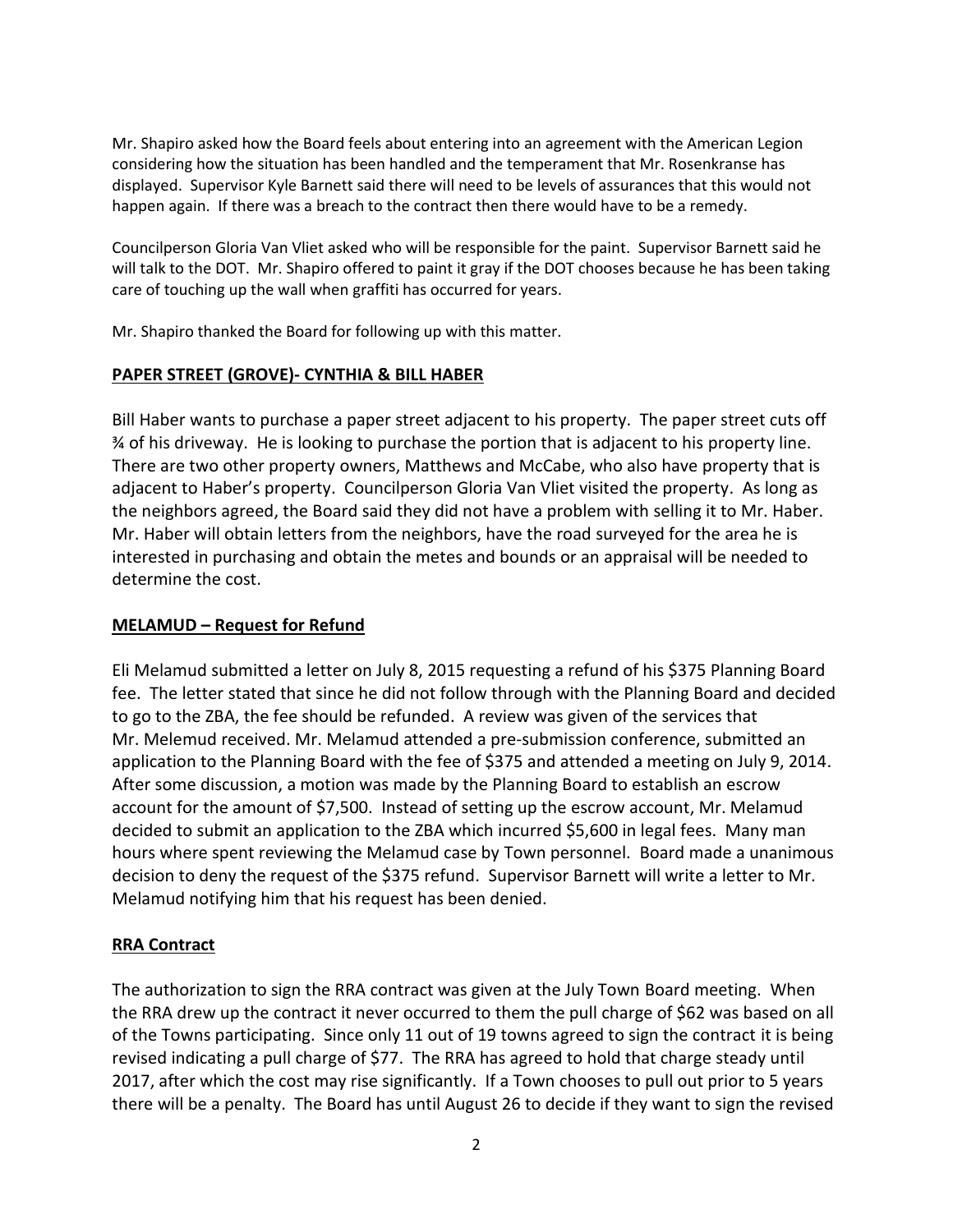contract. Supervisor Barnett asked all of the Board members to think about how they would like to proceed with the transfer station and the use of the RRA. A special meeting for the RRA is being held with the Supervisors on August  $4<sup>th</sup>$  Councilpersons Van Vliet and McCord will attend the meeting. This topic will be put on the next workshop agenda.

#### **DANKELMAN**

Supervisor Barnett met with Curt Dankelman to continue the negotiation of his contract. Supervisor Barnett explained to him where the sticking points were; sharing metal and lack of insurance coverage. Supervisor Barnett said he was very specific on the type of insurance Dankelman needed to have driving to other locals on transfer station business, collecting oil on site and workers compensation. Curt is willing to have the Town keep the metal but then he needs the higher price of \$6,450 per month or he will keep the metal and receive \$6,325 per month. Dankelman told Supervisor Barnett we do not receive that much metal. Supervisor asked Dankelman to provide proof of the metal that was sold this year. The Board reviewed a list of the transfer station revenues over the past few years. The Board will need to determine whether they would like to continue dealing with having a transfer station, Dankelman, the RRA or possibly join with another town and consolidate.

### **East Main Street (asbestos)**

The East Main Street property was put out for bid June of 2014. The low bid was \$21,000. However, the Board did not award the Bid to anyone at that time since the Town did not have sufficient funds in the budget to take down the house. The bank responsible for the property was contacted and sent a check for the amount of the low bid \$21,000 in January 2015.

# **A MOTION WAS MADE BY SUPERVISOR KYLE BARNETT TO UPDATE THE PROCURMENT POLICY TO REFLECT THE GENERAL MUNICIPAL LAW, AND SECONDED BY COUNCILPERSON WAYNE FREER. ALL TOWN BOARD MEMBERS VOTED IN FAVOR. MOTION CARRIED.**

Tim Keefe received a quote of \$31,000 on July 27, 2015 from Washington Estates Transport Inc. to remove the property located at 113 East Main Street. Since the amount falls below the Public works limit of \$35,000, Supervisor Barnett said it does not have to be rebid. The additional \$10,000 will be re-levied to the property taxes. Supervisor Barnett said if the Board was in agreement the house could possibly come down within a few weeks. There is an additional charge for hiring the air monitor which will be the Town's responsibility to hire and can also be re-levied onto the taxes. The Board agreed to have the house removed.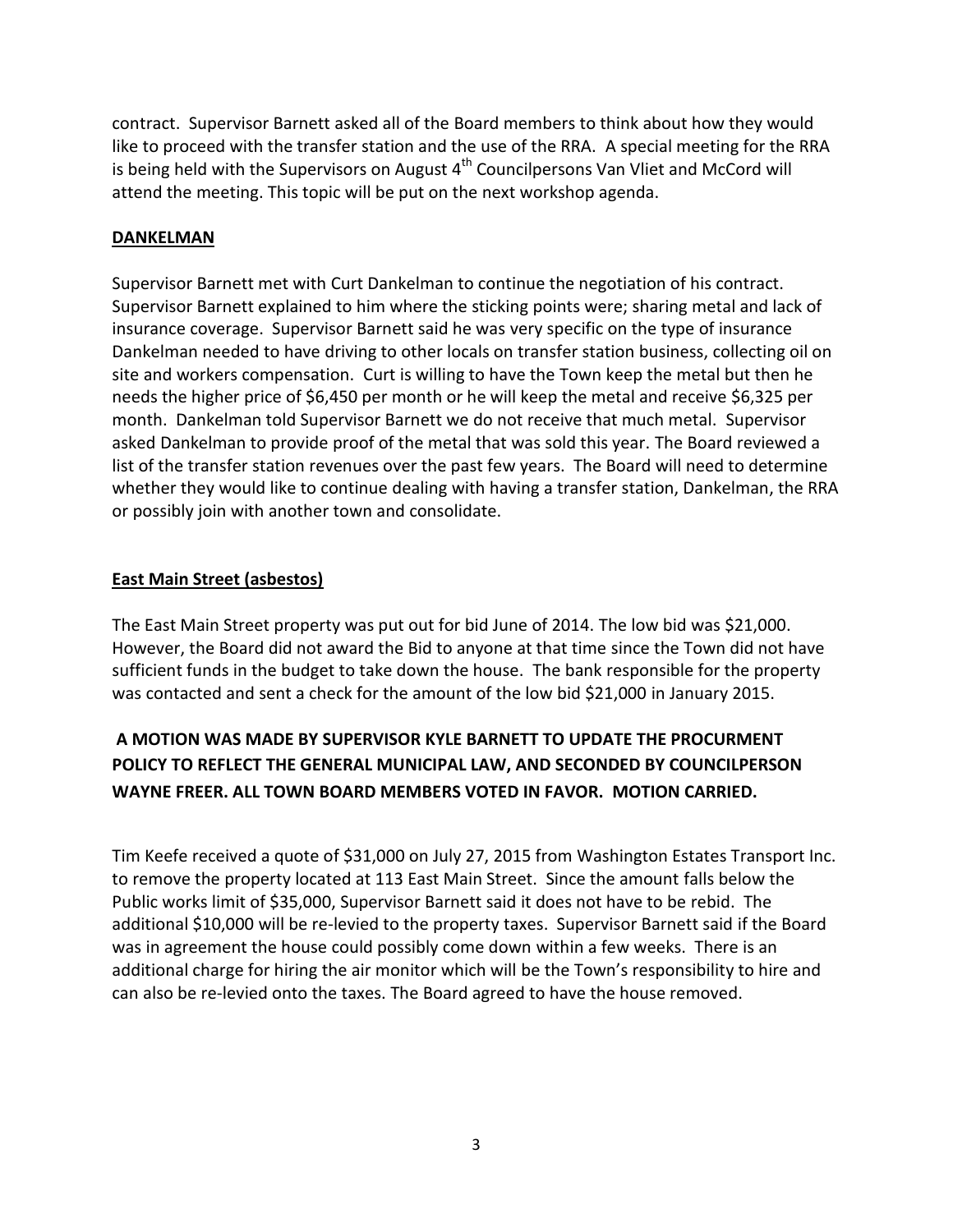### **BUDGET STATUS**

Supervisor Barnett mentioned that all departments have supplied their 2016 budget to the Bookkeeper. Supervisor Barnett and the bookkeeper will be working on a draft budget and meetings will be scheduled to review the information.

# **TOWN OF ESOPUS FLAG**

The new Town of Esopus flag has been received.

# **TOWN HALL SOUND SYSTEM**

Hudson Valley Audio and Visual submitted their estimate for the sound system for the courtroom/meeting area of Town Hall. The total of the project is \$15,730 with a \$1,480.00 option for a Williams assisted listening system. The funds will come from the capital account.

# **A MOTION WAS MADE BY GLORIA VAN VLIET TO REPLACE THE EXISTING SOUND SYSTEM AND SECONDED BY COUNCILPERSON DIANE MCCORD. ALL TOWN BOARD MEMBERS VOTED IN FAVOR. MOTION CARRIED.**

# **BID OPENING – DIESEL FUEL TANK REPLACEMENT**

The low bidder was American Petroleum with a bid of \$15,865.00.

# **A MOTION WAS MADE BY COUNCILPERSON WAYNE FREER TO GO WITH THE LOW BIDDER, AMERICAN PETROLEUM FOR THE TANK REPLACEMENT AND WAS SECONDED BY COUNCILPERSON GLORIA VAN VLIET. ALL MEMBERS WERE IN FAVOR.**

# **PARKS – "NO DOGS"**

Currently dogs are not allowed in Ross Park. There have been several incidents in Freer Park where dogs are running without leashes, knocking children over, including running over a 6 month old on a blanket. Thankfully no one was injured.

# **A MOTION WAS MADE BY COUNCILPEROSN DIANE MCCORD AND SECONDED BY COUNCILPERSON GLORIA VAN VLIET TO REPLACE THE CLEANING UP AFTER THE DOGS SIGNAGE WITH NO DOGS ALLOWED WITH EXCEPTION OF SERVICE DOGS. ALL TOWN BOARD MEMBERS VOTED IN FAVOR. MOTION CARRIED.**

Highway superintendant Mike Cafaldo agreed to make the signs and Dan Vedder will install them at all the parks.